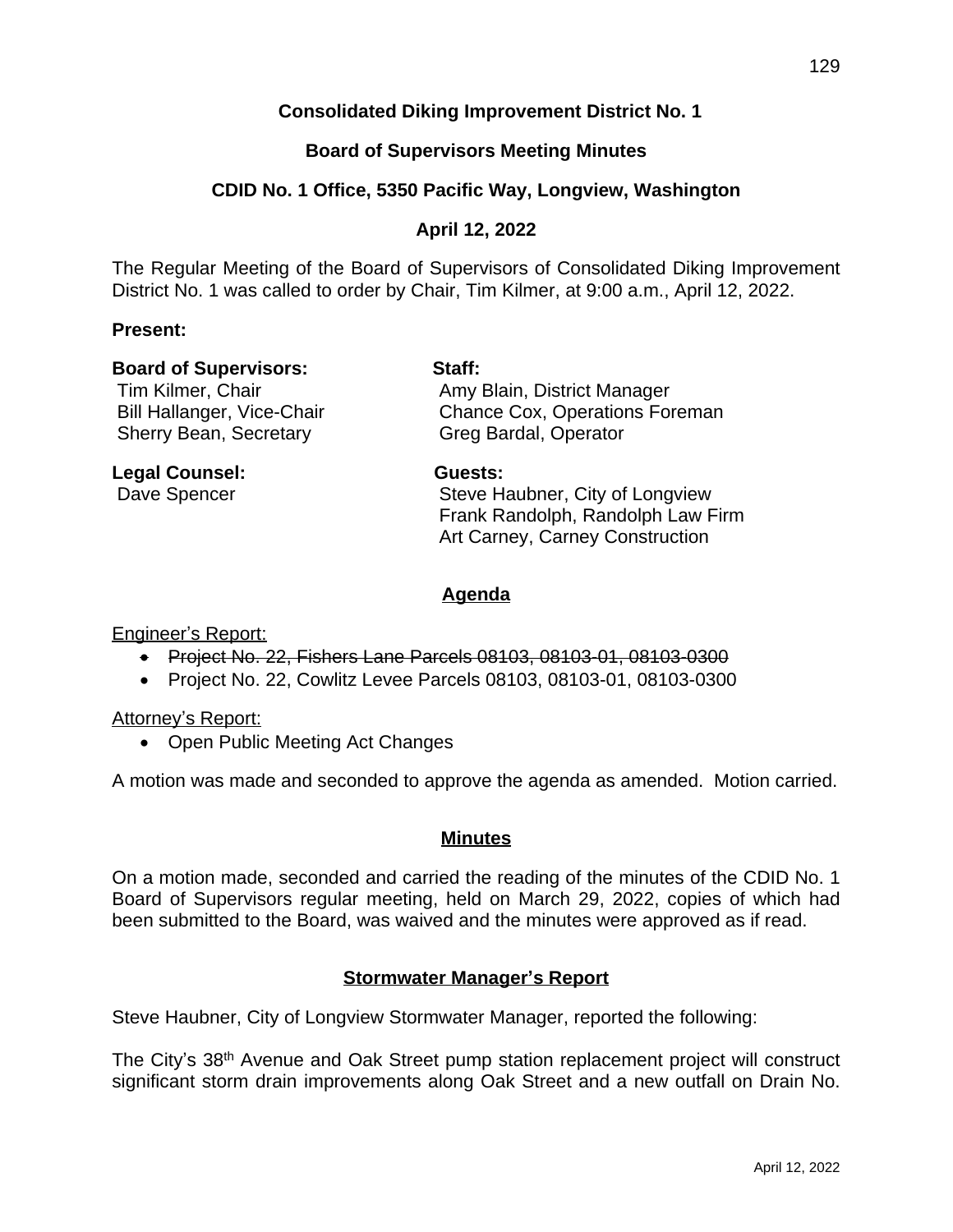12. Mr. Haubner noted the City agreed to add a concrete approach to improve District access.

There are two prospective development projects in the pre-application stage: Olive Way/Shelly Place subdivision and expansion of J.H. Kelly. Both are interested in purchasing Regional Stormwater Detention. Mr. Haubner brought up culvert repairs discussed on Ditch No. 13 for the Olive Way/Shelly Place subdivision. Ms. Blain noted this location had a sinkhole temporarily repaired and will be investigated this summer. Ms. Blain stated the developer will have to rehabilitate the first 100 lineal feet and the District may choose to do additional repairs upon inspection. Ms. Blain noted the developer will be responsible for repair costs in additional to fees owed for the purchase of Regional Stormwater Detention.

The J.H. Kelly expansion of their facility on 3<sup>rd</sup> Avenue is preliminary and will discharge to Ditch No. 4. Mr. Haubner stated J.H. Kelly plans to purchase Regional Stormwater Detention for Ditch No. 4.

The Longview Business Park project on Alaska Street near Ditch No. 3 is nearing completion. Mr. Haubner noted their erosion control passed inspection but testing of their detention system failed inspection. The contractor is attempting to determine the best repair method using liners or pipe sealing. Mr. Haubner noted there is little expectation from the City for zero leakage into surrounding groundwater.

A reduced Earth Day Festival by the City of Longview Park and Recreation Department will be held on April 30, 2022 in conjunction with the Longview Rotary annual Fish-In at Lake Sacajawea.

# **Engineer's Report**

Amy Blain, District Manager, reported on the following:

Project No. 22-03, Ditch Maintenance Services: Carney Construction is seeing increased operating cost due to inflated fuel prices. Ms. Blain stated when the District renewed Carney Constructions agreement for 2022, diesel prices were significantly lower and Carney Construction has asked if they can amend their agreement to mitigate for fuel increases. Ms. Blain presented the following changes:

| <b>Equipment Description</b>  | Est. Fuel<br>Efficiency<br>(Gal./Hr.) | <b>Base Rate</b><br>(\$/Hr.) | Fuel<br>Surcharge<br>(\$/Hr.) | <b>Total Rate</b><br>(\$/Hr.) | Upper<br>Threshold<br>(\$/Hr.) |
|-------------------------------|---------------------------------------|------------------------------|-------------------------------|-------------------------------|--------------------------------|
| 305 Mini Excavator            | 1.87                                  | 105.00                       | 3.74                          | 108.74                        | 111.24                         |
| Excavator (15 to 20 tons)     | 3.75                                  | 140.00                       | 7.50                          | 147.50                        | 150.00                         |
| Excavator - 40 Ft. Long Teach | 3.75                                  | 202.00                       | 7.50                          | 209.50                        | 212.00                         |
| D <sub>4</sub> H Cat          | 3.75                                  | 9800                         | 7.50                          | 105.50                        | 108.00                         |
| Grader (120 Cat)              | 3.75                                  | 130.00                       | 7.50                          | 137.50                        | 140.00                         |
| Loader                        | 3.75                                  | 130.00                       | 7.50                          | 137.50                        | 140.00                         |
| Compactor (60" Drum)          | 3.75                                  | 110.00                       | 7.50                          | 117.50                        | 120.00                         |
| Roller (Grid)                 | 3.75                                  | 110.00                       | 7.50                          | 117.50                        | 120.00                         |
| Dump Truck                    | 5.0                                   | 135.00                       | 10.00                         | 145.00                        | 147.50                         |
| Dump Truck w/Sealed Tailgate  | 5.0                                   | 140.00                       | 10.00                         | 150.00                        | 152.50                         |
| <b>Truck &amp; Trailer</b>    | 5.0                                   | 195.00                       | 10.00                         | 205.00                        | 207.50                         |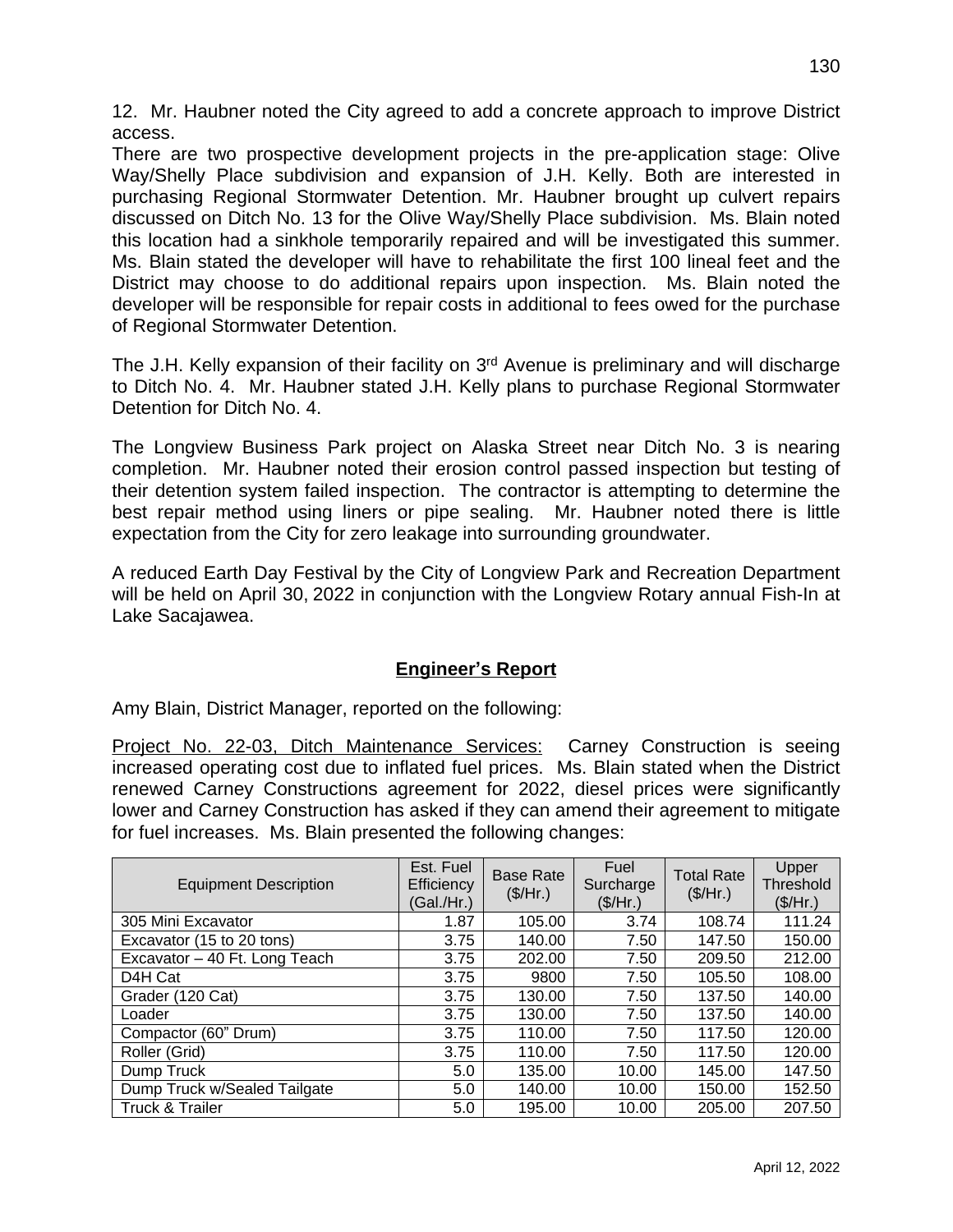| 2300 Gallon Water Truck | 4.0                        | 120.00 | 8.00 | 128.00 | 130.50 |
|-------------------------|----------------------------|--------|------|--------|--------|
| Laborer Pickup          | Ε<br>$\sim$<br>د.ء         | 35.00  | 5.00 | 40.00  | 42.50  |
| Flagger Pickup          | $\overline{ }$<br>⌒<br>ں.ء | 30.00  | 5.00 | 35.00  | 37.50  |

Ms. Blain explained the fuel charge  $(\frac{1}{2}$ hour) = estimated fuel efficiency (GHP) x [Average Monthly Fuel Cost (\$/gal.) – Baseline Fuel Cost (\$/gal.)] where the Baseline Fuel Cost is \$3.50/gallon and the Upper Threshold is Total Hourly Rate + \$2.50/hour. Dave Spencer, Legal Counsel, stated an increase is required to avoid penalizing Carney Construction and recommended the Board of Supervisors approve the contract amendment. Art Carney, Carney Construction, stated he is not trying to profit from fuel increases, but they have inflated enough to be taken into consideration. The fuel surcharge being requested is not retroactive.

Following discussion, a motion was made and seconded to amend the Agreement for Services of Independent Contractor with Carney Construction to raise hourly rates to reflect a fuel surcharge. Motion carried.

Project No. 22-16, Cowlitz Levee Parcels 08103, 08103-01, 08103-0300: Ms. Blain recommended purchasing parcels 08103, 08103-01, and 08103-0300 on the Cowlitz River levee along 1<sup>st</sup> Avenue, south of the old Charlie's Restaurant. Ms. Blain explained the property acquisition provides levee ownership and control, improved maintenance access, and a potential partnership with the City for a public kayak launch. Ms. Blain noted the City owns several adjacent parcels to the south, and Cowlitz County owns all but one parcel to the north. The property owner refuses to sell to the City, but has agreed to sell to the District for the assessed value of \$10,000 per parcel with escrow and recording fees at a total purchase price of \$32,239.09. Ms. Blain stated an agreement was reviewed by Legal Counsel and recommended with the Board's approval to purchase the properties.

A motion was made and seconded to approve the purchase of parcels 08103, 08103-01 and 08103-0300 at a cost of \$32,239.09. Motion carried.

# **Operations Foreman Report**

Chance Cox, Operations Foreman, reported on the following maintenance activities:

- Mowing complete along the Cowlitz river and most of the Columbia River levees. The zero-turn riding lawn mower was used to mow under the powerlines at 50<sup>th</sup> Avenue and Oriole Drive near the North Cutoff Slough and by the Robbins addition.
- Rocking around the discharge pipes at Reynolds Pump Station.
- Raking screens at 38<sup>th</sup> Avenue. Mr. Cox noted to flush through PH imbalance foam screens will be pulled at 38<sup>th</sup> Avenue, 36<sup>th</sup> Avenue and Ditch No. 2 for the summer to avoid complaints of smell and foam backup.
- Pre-emergent herbicide spraying weather dependent.

# **Attorney's Report**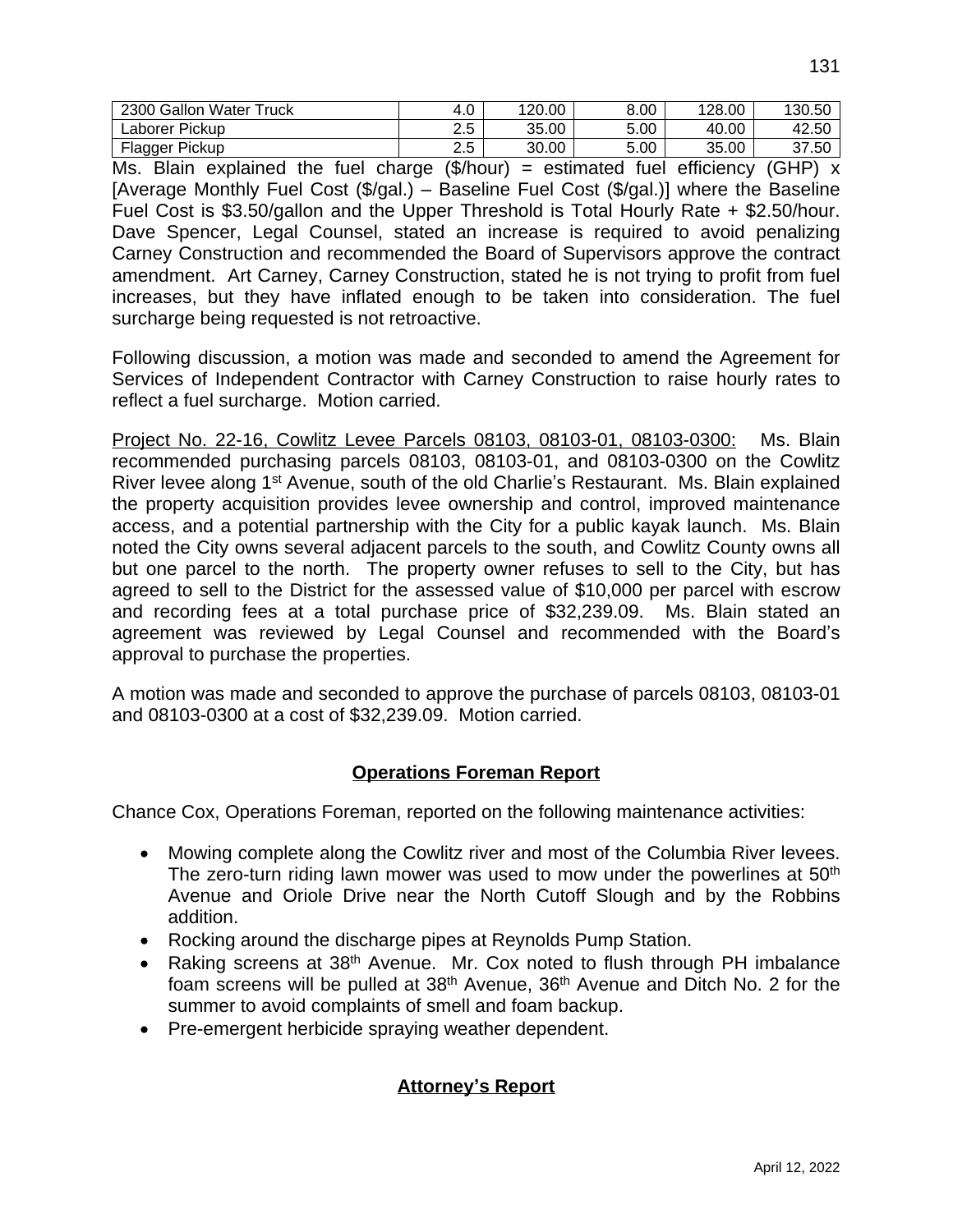Open Public Meeting Act Changes: Mr. Spencer stated changes have been made to the Open Public Meetings Act (OPMA) as follows:

- 1. Bar for posting agenda online is now much higher.
- 2. Public comment required at all regular meetings.
- 3. Strongly encouraged to provide increased public access via remote meetings and made recordings available online for six months.

Mr. Spencer stated the District follows all these guidelines, but recommended adding a provision for public comment at District meetings and to make recorded public meetings available on the District's website. Mr. Spencer stated he will amend current provisions and have them available at the next regular meeting.

# **Board of Supervisors Report**

The Board of Supervisors had nothing new to report.

# **Approval of April 12, 2022 Claim Summary**

After review of District claims, a motion was made and seconded to approve and execute the April 12, 2022 Claim Summary submitted in the amount of \$31,596.46. Motion carried.

# **Approval of the March 2022 Board of Supervisors Time and Expenses**

Upon a motion made, seconded and adopted, the Board of Supervisors' March 2022 Time and Expense were approved. Motion carried.

# **Ratification of March 31, 2022 Payroll and Benefits**

Upon a motion made, seconded and adopted, the payroll and benefits expenditures for the pay period ending March 31, 2022 were approved in the amount of \$63,835.55. Motion carried.

# **Adjourn Meeting**

There being no further business, the meeting adjourned at 9:50 a.m.

The next regular Board of Supervisors' meeting is scheduled for April 26, 2022.

The Advisory Committee meeting is scheduled for April 21, 2022.

 $\overline{a}$